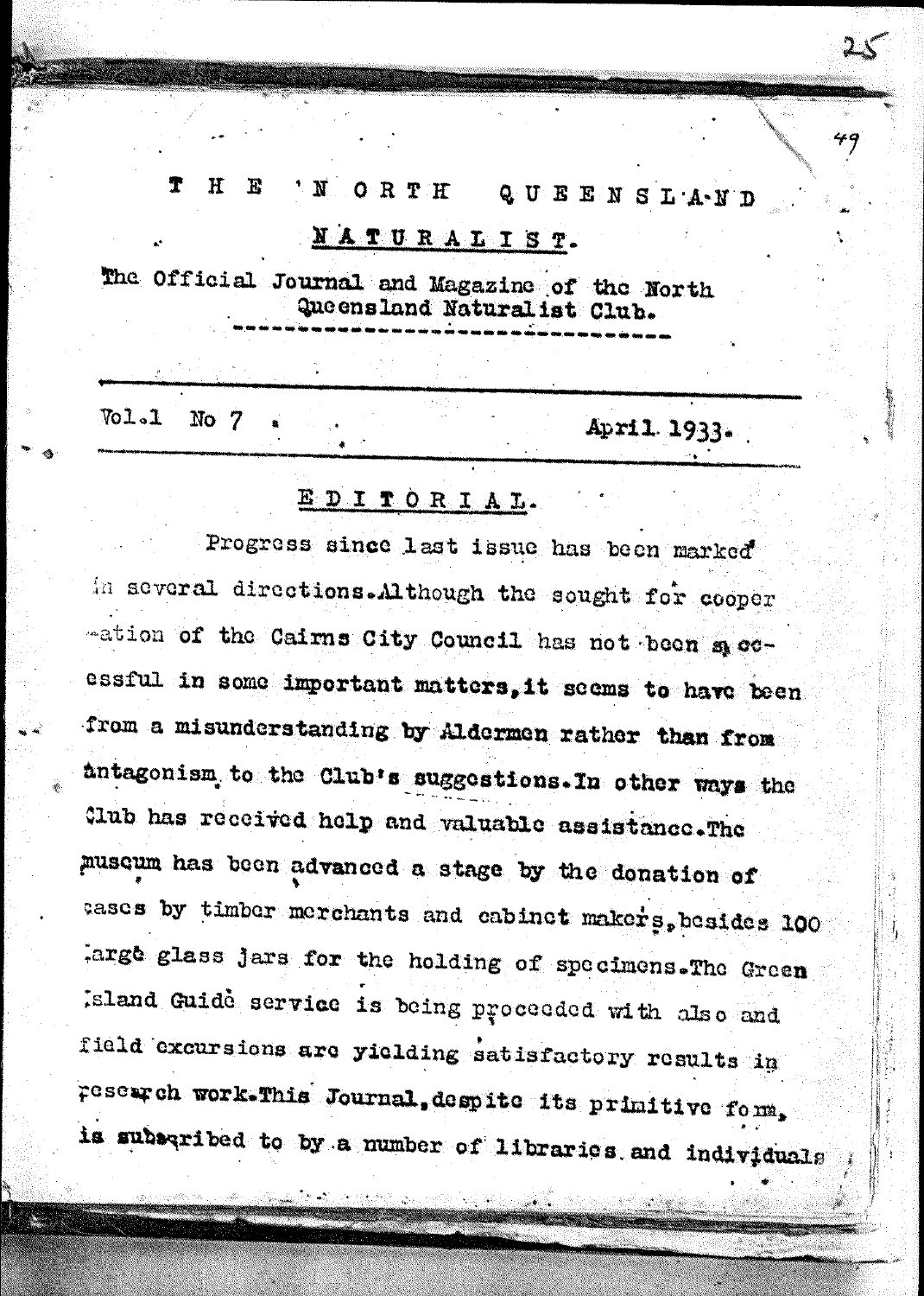age :

#### WORTH QUEENSLAND NATURALISTS CLUB.

Mooting Rooms: Motor Boat Club Rooms, Cairns.

Goneral meetings are held on the second Monday in each isnth and committee meetings are held on the first  $\Box$ onday, both meetings at  $8$  p.m.

Agenda Paper - Minutes, Correspondence, Reports, Momination and election of members (New members are cominated at one meeting and cleeted by aballott at the  $\gamma$ ollowing monthly meeting).

Excursions - Members are invited to submit plans and suggestions for outdoor excursions to the meetings.

Exhibits .- It is desired that members having . interesting specimens to exhibit at general meetings all also make a few explanatory remarks upon them and hand a written summary of the remarks to the Secretary T r.J. Wycr) for inclusion in the Club's books. This quest is also made to the leaturers at the meetings.

Lecture and adjournment - After the ten minute interval. Miss K.Dodd will deliver a lecture.

Date of Meeting - April 10th, 1933.

UB OFFICIALS: President, Dr.H.Flecker: Vice-Presidents. the W.P.Fish and Miss Hooper; Secretary, J.Wyer: secutive Committee, the fore-going with the addition M.J.Manski. and W.M.Grant: Treasurer, R.J.Gorton: Mittor and Librarian. Victor Kennedy.

### Page 3

#### LIFE HISTORY OF AMELYPODIA AMYTIS.

### (By M. J. Manski.)

My observations with the life history of this butterfly is well'worth recording, and although the larvae and pupac and butterfly have been described. still there remains sufficient to warrant publishing. The eggs, which are very small, are milky white, somewhat flattened out with ribbed sides and smooth top which gradually tapers to the contre which is black and forms a hollow. They are deposited in the young stems of the food plants (Cassia Brewsterii and C. Alata also various species of wild Hibiscus ) in groups (29 in one group) so close together that they appear to touch one another and are closely guarded by the green ant (Occophylla Smaragdina). The young larvac are gregarious feeders and are directed to the young leaves by the ents. I have taken the larvae on. emergence and tried to rear them without ants but they all died within 24 hours. On taking larvae from the ants one week old they likewise died; at ten days old the larvac pupated next day but the small larvac did not mature. On taking larvae 14 days old they pupated next day and the butterflies emerged 14 days later. Taking larvae 10 days old with a number of ants. I reared them until they pupated and they likewise emerged butterflies. After pupation the ants died off and so possibly the fluid from the glands on back of the larvae is a Source of nourishment for the ants. The larvac, on preparing to pupate, curls the side of the leaf over just suffloient to cover it and fastens it with silk.

Just a few days before the butterfly emerges the wing colours can be seen a light purple which gradually turns to deep blue, and the time of emergcnee is in the morning.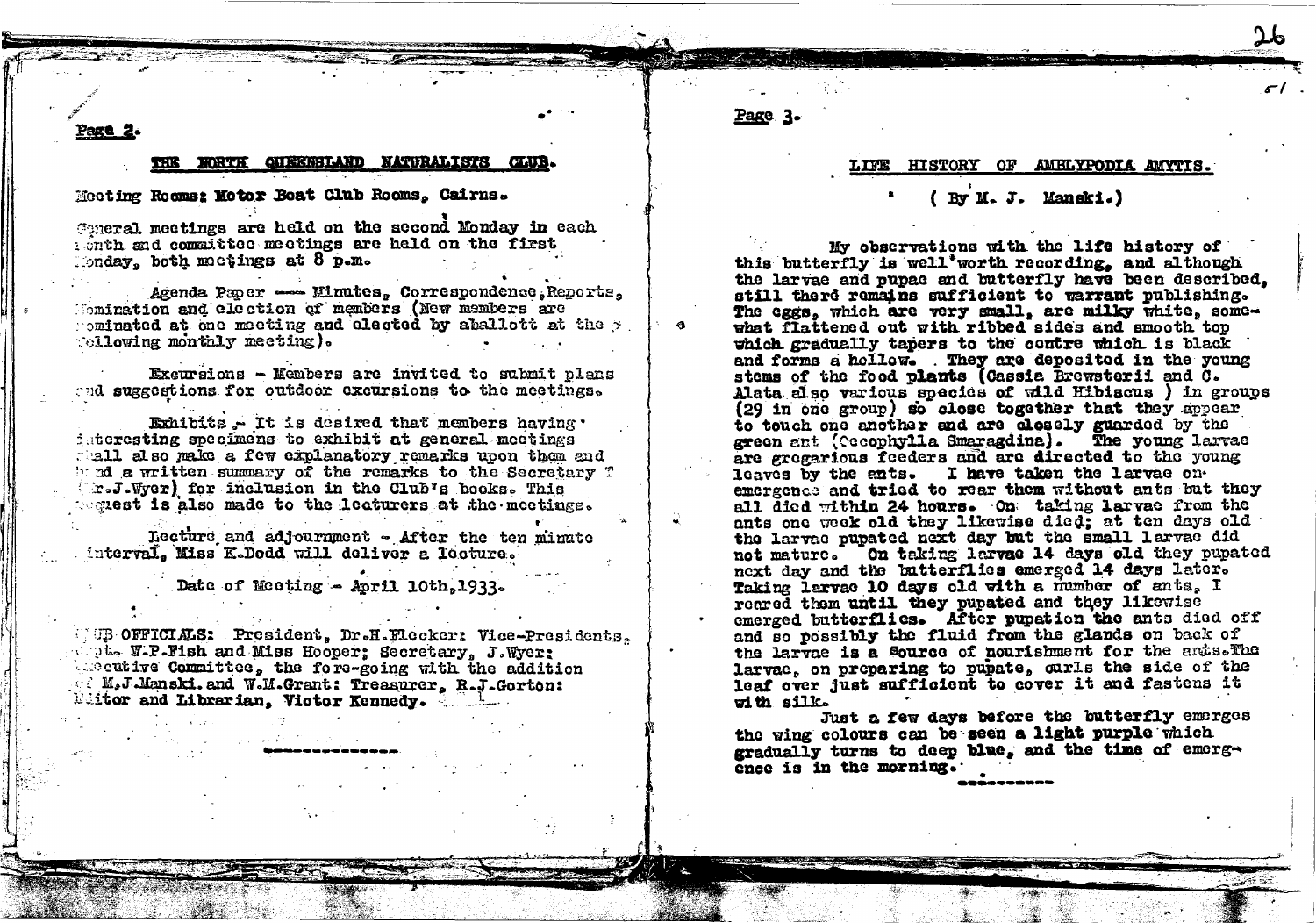Pare 4.

#### GEOLOGY OF THE BARRIER REEF.

The lecture adjournment of the March meeting was occupied by Mr. Victor Kennedy, who detailed the geological structure of the Great Barrier Reef. leading the mecting through the literature that had accumulated upon the subject since Darwin's studies appeared. Darwin as a result of his voyage in the Beagle and his brief study of the Cocos Kecling Atoll, formulated the theory of subsidence by which he sought to explain the shape and growth of atolls. A recf had formed around an island which had ultimately slowly subsided, the ring of coral meanwhile continuing to grow upward. As the land mass had sunk beneath the sea surface the fringing coral had grown above it and accounted for the ring shape and for the lagoon in the middle. The strong support given Darwin by the American J.D.Dana ("Corals and Coral Islands") in 1875 gave the name Darwin-Dana Theory to this suggestion. But Dr.Jchn Murray the accompanied the Challenger expedition in the mid-seventies published a counter theory in 1880. He concluded that there had been no subsidence but in fact the reef had been built upon an emerged bank. The lagoon had then been formed by solution by sea vater. The solution theory had been discounted, but there was good evidence for the empressee theory in regard to some atolla; the Challenger expedition also the works of Admiral Wharton and others had established (what Darwin couldnot know) that such submarine banks did setually exist in the occans. Darwin of course had admitted that an atoll could be formed where banks existed and even the anaient theories of submerged volcanoe rings could be true in isolated instances. Professor Wood-Jemes in 1906 established at Cocos-Eecling that there had been no evidence of subsidence there. This study of stolls was important in a study of Barrier Recfs such as the Barrier Reef of Queensland.

#### Page

Professor Reete Jukes of Dublin. a member of H.M. S. "Fly" expedition, published the first scientific account of the Great Barrier Reef in 1880. He cont -tended that there had been definite subsidence of a shelf of the mainland - the Continental Shelfand upon this the reef had grown. **Alexander** Agassiz however cruised along the reef in 1890 and concluded that the shelf, which undoubtedly existed, had been caused by sea arosion of the mainland. An interesting theory concerning the shelf was also that of Professor R.A.Daly who suggested that the waters of the circum-equatorial regions had ken lowered during the great ice ages by about 30 fathoms by the accumulation of waters, in the form of ice. at the poles. When this ice melted the woters flowed back to the oceans and raised the level of the seas to its former level. Meanwhile however the low level had cut a margin along the . continent which was 30 fathoms deep when the waters returned. Upon that ledge the coral grew. While Wood-Jones was at Cocos Keeling in 1906. Mr. Charles Hedley was publishing his "coral Reefs of the Barrier" in which he claimed definite evidences of subsidence in the region of the Barrier Reef. Two years ago Dr.C.M. Yonge at Low Island added his support to the subsidence theory which seemed to be a fact in regard to the Barrier Reef. The speaker also referred to the expedition to Funafuti in the Ellice group, the reports of which were published in 1904, and the boring by Charles Hedley on Oyster Cay in Michaelmas Reef in 1926 - expeditions of great geological importance. Having a bank or ledge that comes to within say 40 fathoms of the surface and in waters free of sediment, reef coral The coral colonies having grown and vould grow. been killed gave rise to new colonies upon them. To this were added sediment, the remains of dead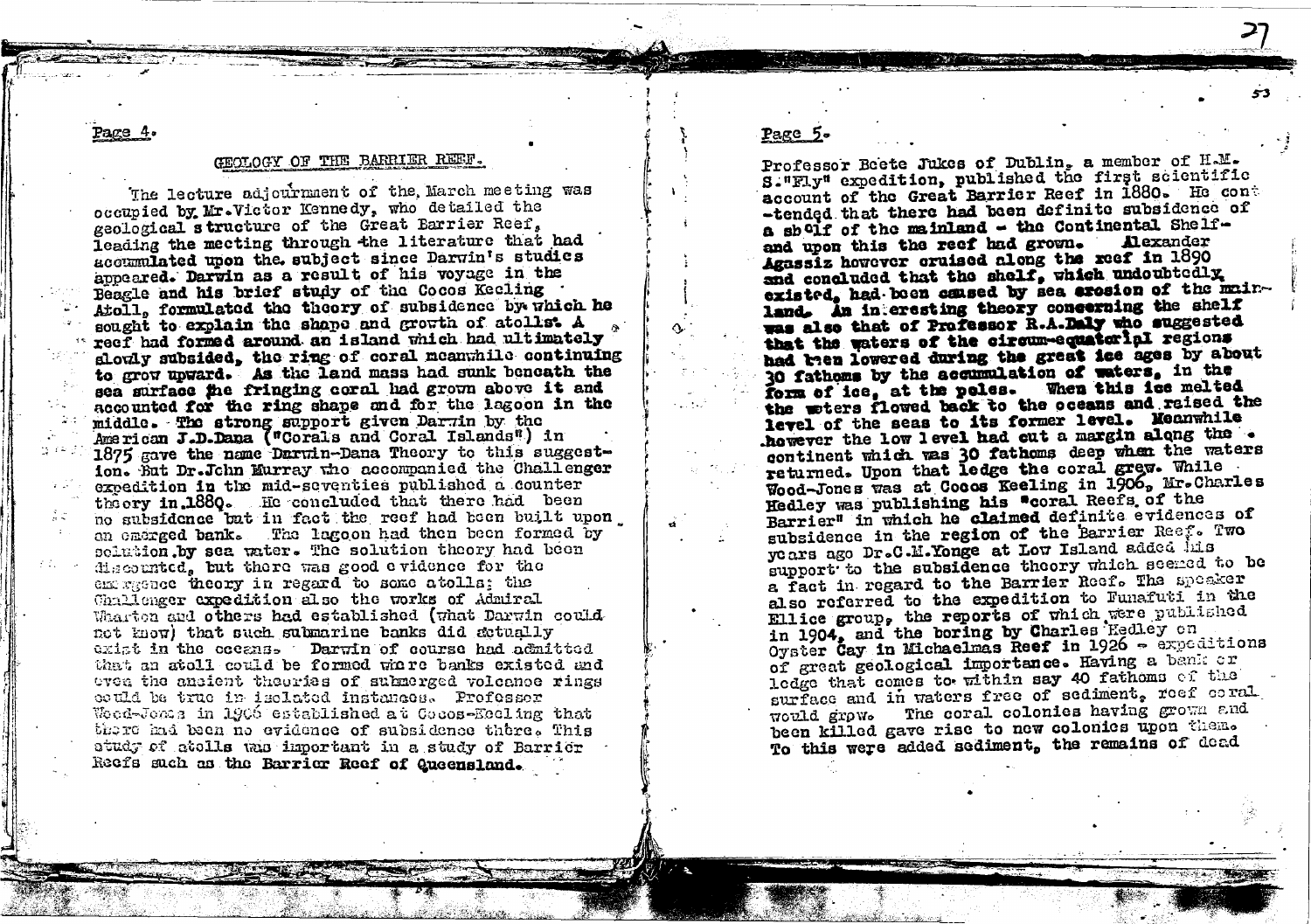Pare 6.

sea animals and vegetations that ultimately lifted the great mass to just below low tide level. Thus. in the ease of the Great Barrier Reef. a broad platform of coral bressia comented by the lime and sand and fragments was formed above the shelf. On the scaward edge the mighty rollers of the Pacific hurled themselves for centuries.at times tearing up masses of coral.rock and boulders from the slope and hurtling them upon the edge of the reef. Some would be too big to be trundled further and would remain as a raised edge of the reef comented there by lime and coral growths and lithothamnionae. Smaller frazments would be rushed across the reef flat towards the mainland. Crevice's would be filled with sand and lime that ultimately would settle it harder than any cament known to man. Pieces of large rock would wear this flat smooth and prevent the lodgment of more fragments or growth of new coral. The smaller pieces of rock and sand would be awent further across this flat until some pieces lodged. Around the so would gather smaller fragments and sand and as the centuries passed this would be added to until the mass was raised slightly above sea level as a sand cav. Birds would come to rest and nest upon and then fertilise it with low grasses as in the case of Oyster Cay and Upola Bank. The grass would act as a binder. the birds would keep fertilising it. water resisting seeds such as coconuts would be thrown up. more sand would come and ultimately the island grew larger become more covered with vegetation and stand out as a typical coral. island, such as Green Island. A few hardy corals would grow in the shelter of the rocks and pools of the seaward odge, none on the flat and a profusion in the immediate surroundings of the island. Further towards the mainland the reef diminished and ceased owing to the sediment borne down by the mainland rivers thus leaving a deep water channel along the coast for shipping.

المتربعة

## **BXCURSIO**

 $-5$ 

Two particular excursions have been held since last issue, one to the proposed site of the Council botanical gardens and along the Edgebill road. This contro is a happy hunting ground for Naturalists with a bont for flora and inscot study. Dr.Flecker and Messrs. H.J.Manski and L.Wright were particularly valuable as guides to the party which was organised by the Excursion Secretary, Mr. W.M.Grant. The second outing was held on Sunday March 26th, to Green Island. It was made primerily with the purpose of instructing and examining guides although a number of others joined the party including several visitors from the South. Only one prospective guide, however. submitted himself for examination by Dr.Flecker and Mr.V.Kennedy of the Board of Examiners. The tide was low for about three hours before the boat left on return, and a good study of the reef was had. Several specimens of extended Fungia Danae (Mushroom coral) were seen and a large number of holothurians. soft. coral, Porites, Acropora, and Pavonia corals, sca urchins. anemones with crabs and coral fish, encrusting lithothammion, star fish, a sea hare, and a host of ofher forms of marine life that can only be seen by wading out at low tide. The visitors expressed their appreciation of the help that the Naturalists Club through its representatives had been to them. Unfortunately there was insufficient time to study the island itself for which another trip is proposed. It is of interest to note that the Club's "Compress. hensive Guide Book to Green Island" is nearing completion. It is in the expert hands of Dr. Flecker.